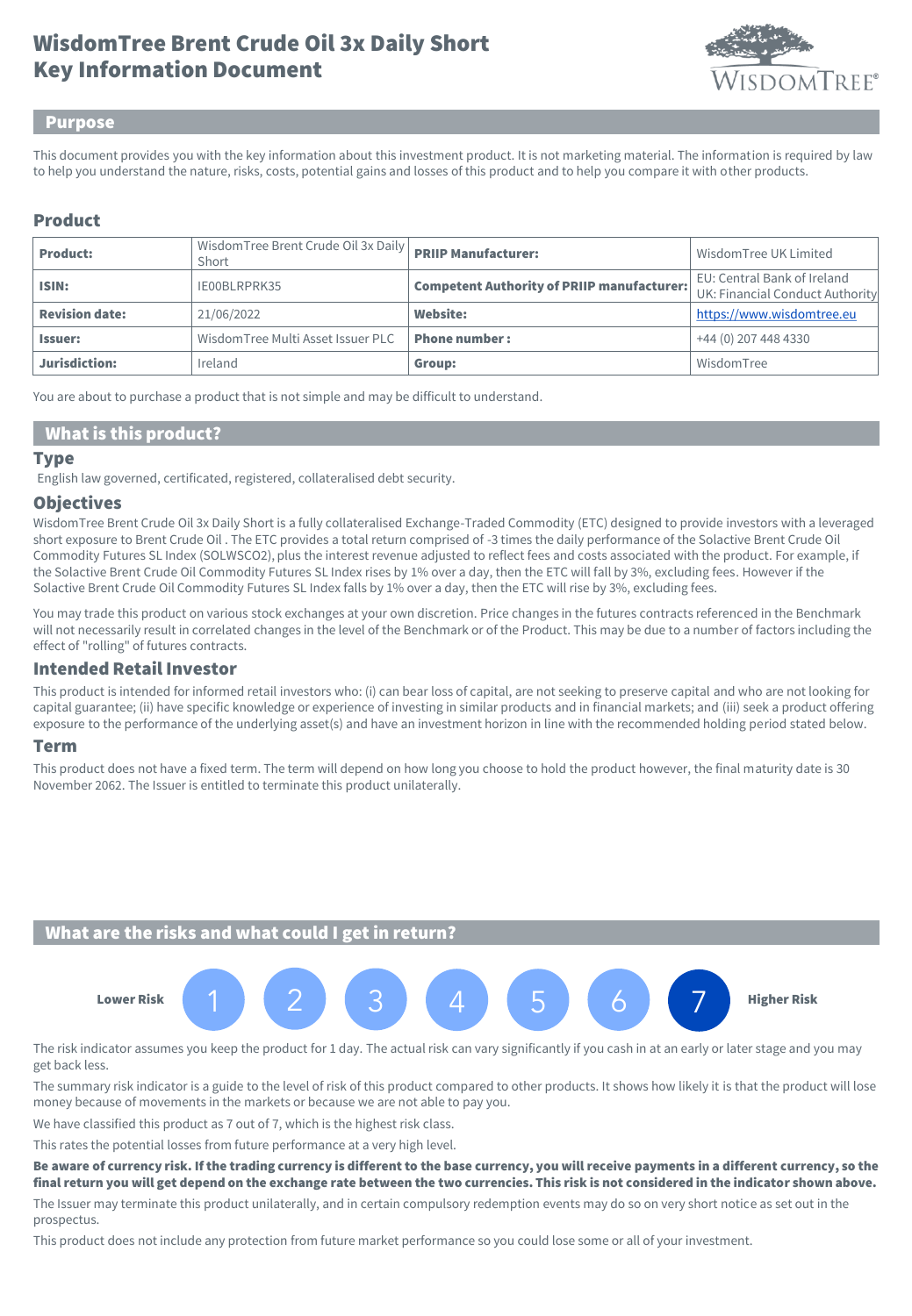# Key Information Document WisdomTree Brent Crude Oil 3x Daily Short



## Performance Scenarios

| <b>Recommended holding period: 1 day</b> |                                      |                          |  |  |
|------------------------------------------|--------------------------------------|--------------------------|--|--|
| Investment \$10,000                      |                                      |                          |  |  |
| <b>Scenarios</b>                         |                                      | If you exit after 1 day  |  |  |
| <b>Stress scenario</b>                   | What you might get back after costs  | \$-                      |  |  |
|                                          | Average Annual Percentage Return (%) | $-100.00\%$              |  |  |
| <b>Unfavorable Scenario</b>              | What you might get back after costs  | \$-                      |  |  |
|                                          | Average Annual Percentage Return (%) | $\overline{\phantom{a}}$ |  |  |
| <b>Moderate Scenario</b>                 | What you might get back after costs  | \$9,260                  |  |  |
|                                          | Average Annual Percentage Return (%) | $-7.40%$                 |  |  |
| <b>Favourable Scenario</b>               | What you might get back after costs  | \$34                     |  |  |
|                                          | Average Annual Percentage Return (%) | $-99.66%$                |  |  |

This table shows the money you could get back over the recommended holding period, under different scenarios, assuming that you invest 10,000USD.

The scenarios shown illustrate how your investment could perform. You can compare them with the scenarios of other products.

The scenarios presented are an estimate of future performance based on evidence from the past on how the value of this investment varies, and are not an exact indicator. What you get will vary depending on how the market performs and how long you keep the investment/product.

The stress scenario shows what you might get back in extreme market circumstances, and it does not take into account the situation where we are not able to pay you.

The figures shown include all the costs of the product itself, but may not include all the costs that you pay to your advisor or distributor. The figures do not take into account your personal tax situation, which may also affect how much you get back.

Market developments in the future cannot be accurately predicted. The scenarios shown are only an indication of some of the possible outcomes based on recent returns. Actual returns could be lower.

# What happens if WisdomTree Multi Asset Issuer PLC is unable to pay out?

The Issuer is a special purpose company. In case of a default by the Issuer, any claims made against the Issuer will be satisfied in order of the priority of payments set out in the conditions of the product. If the net proceeds from the enforcement of the secured property relevant to the product are not sufficient to meet all obligations and make all payments then due in respect of the securities, the obligations of the Issuer in respect of such securities will be limited to the net proceeds of realisation of the relevant secured property. In these circumstances you may suffer a loss if you cannot realise the full value of your investment.

#### What are the costs?

The Reduction in Yield (RIY) shows what impact the total costs you pay will have on the investment return you might get. The total costs take into account one-off, ongoing and incidental costs.

The amounts shown here are the cumulative costs of the product itself for one holding period. The figures are estimates and may change in the future.

### Costs over time

The person selling you or advising you about this product may charge you other costs. If so, this person will provide you with information about these costs, and show you the impact that all costs will have on your investment over time.

| $\vert$ Investment \$10,000 $\vert$ | If you exit after 1 day |
|-------------------------------------|-------------------------|
| Total costs                         | \$1.07                  |
| Impact on return (RIY)              | $-0.01\%$               |